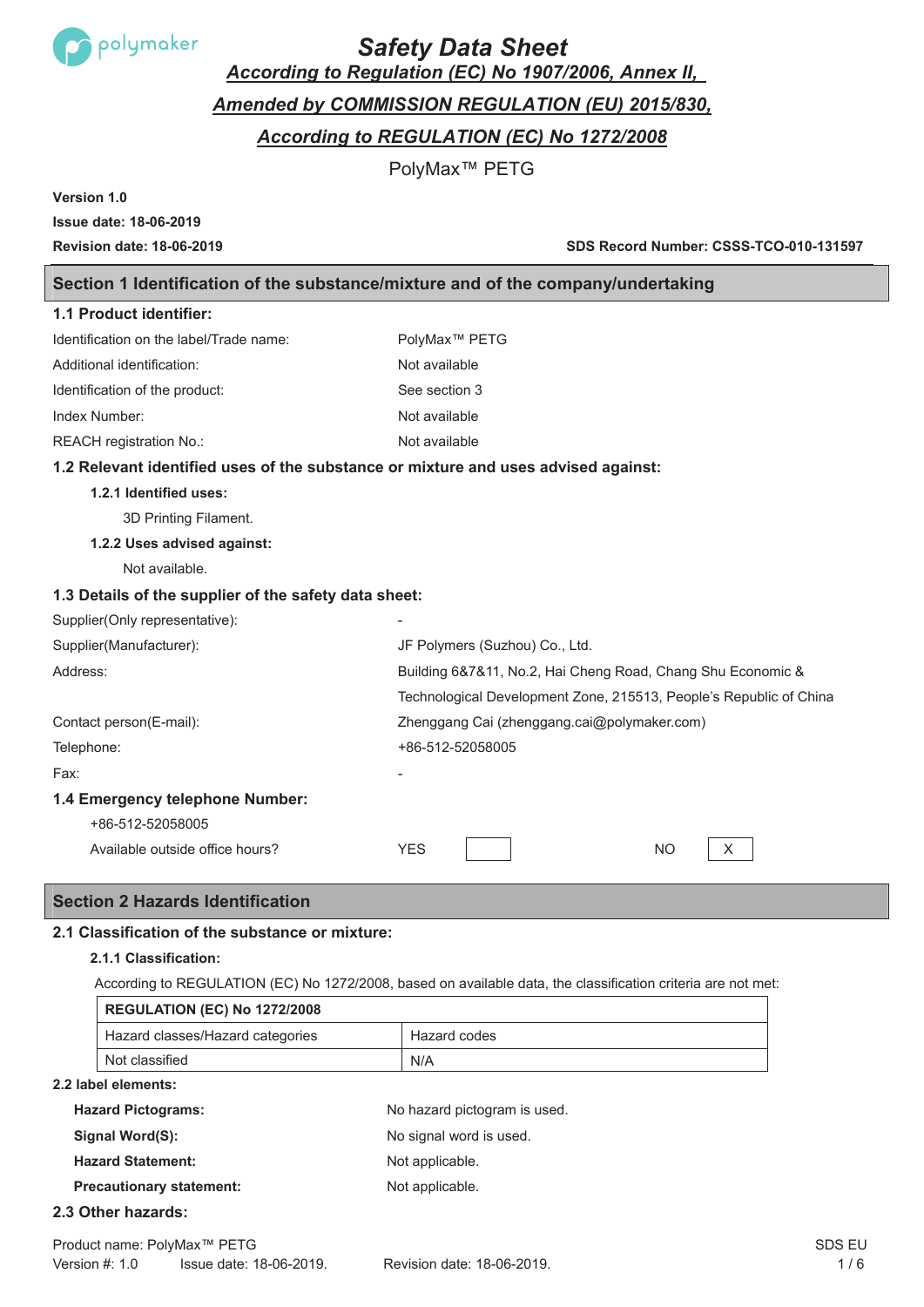## **Section 3 Composition/information on ingredients**

Substance/Mixture: Mixture: Mixture Mixture

**Ingredient(s): This product does not contain hazardous ingredients above cut-off value according to Regulation (EC) 1272/2008.**

## **Section 4 First aid measures**

#### **4.1 Description of first aid measures:**

In all cases of doubt, or when symptoms persist, seek medical attention.

#### **4.1.1 In case of inhalation:**

Remove to fresh air. Get medical attention for any breathing difficulty.

#### **4.1.2 In case of skin contact:**

May irritate damaged skin. Wash off with soap and plenty of water.

#### **4.1.3 In case of eyes contact:**

Immediately flush eyes with plenty of water, lifting upper and lower eyelids occasionally. Get medical attention if irritation persists.

#### **4.1.4 In case of ingestion:**

If large amounts were swallowed, give water to drink and get medical advice.

#### **4.2 Most important symptoms and effects, both acute and delayed:**

The product is not classified as harmful to human health effect.

#### **4.3 Indication of any immediate medical attention and special treatment needed:**

If skin irritation or rash occurs, get medical advice/attention.

| <b>Section 5 Firefighting measures</b>                       |                                                                                |
|--------------------------------------------------------------|--------------------------------------------------------------------------------|
| 5.1 Extinguishing media:                                     |                                                                                |
| Suitable extinguishing media:                                | Use extinguishing measures that are appropriate to local circumstances and the |
|                                                              | surrounding environment.                                                       |
| Unsuitable extinguishing media:                              | Not available.                                                                 |
| 5.2 Special hazards arising from the<br>substance or mixture | No specific fire or explosion hazard.                                          |
| 5.3 Advice for firefighters:                                 | Wear self contained breathing apparatus for fire fighting if necessary.        |

## **Section 6 Accidental release measures**

## **6.1 Personal precautions, protective equipment and emergency procedures:**

| 6.1.1 For non-emergency personnel:       | Avoid dust formation.                                                          |
|------------------------------------------|--------------------------------------------------------------------------------|
| 6.1.2 For emergency responders:          | Wear an appropriate NIOSH/MSHA approved respirator if dust is generated.       |
| <b>6.2 Environmental Precautions:</b>    | Do not let large amount of product enter drains.                               |
| 6.3 Methods and material for Containment | Sweep up and shovel. Keep in suitable, closed and properly labelled containers |
| and Cleaning up:                         | for disposal.                                                                  |
| 6.4 Reference to other sections:         | See Section 7 for information on safe handling.                                |
|                                          | See Section 8 for information on personal protection equipment.                |
|                                          | See Section 13 for information on disposal.                                    |

## **Section 7 Handling and storage**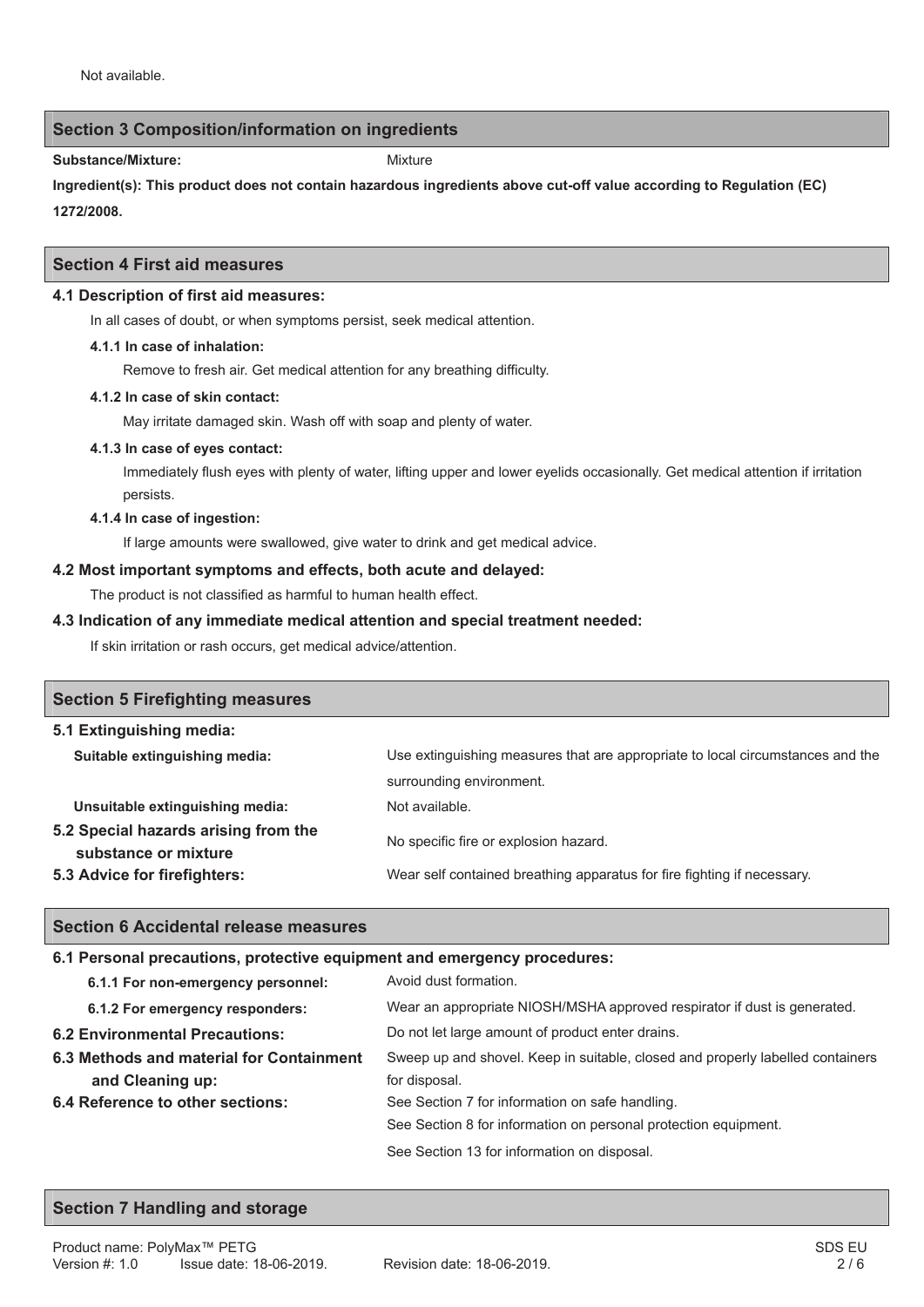#### **7.1 Precautions for safe handling: 7.1.1 Protective measures:** Provide appropriate exhaust ventilation at places where dust is formed. **7.1.2 Advice on general occupational hygiene:** Do not eat, drink and smoke in work areas. Wash hands after use. Remove contaminated clothing and protective equipment before entering eating areas. **7.2 Conditions for safe storage, including any incompatibilities:**  Keep container closed in a dry place. Avoid dust formation. **7.3 Specific end use(s):** Not applicable.

|  |  | <b>Section 8 Exposure Controls/Personal Protection</b> |  |
|--|--|--------------------------------------------------------|--|
|--|--|--------------------------------------------------------|--|

| 8.1 Control parameters:                                                      |                                                                                     |
|------------------------------------------------------------------------------|-------------------------------------------------------------------------------------|
| 8.1.1 Occupational exposure limits:                                          | Not available.                                                                      |
| 8.1.2 Additional exposure limits under the                                   | Not available.                                                                      |
| conditions of use:                                                           |                                                                                     |
| 8.1.3 DNEL/DMEL and PNEC-Values:                                             | Not available.                                                                      |
| <b>8.2 Exposure controls:</b>                                                |                                                                                     |
| 8.2.1 Appropriate engineering controls:                                      | Use process enclosures, local exhaust ventilation or other engineering controls     |
|                                                                              | to keep worker exposure to airborne contaminants below any recommended or           |
|                                                                              | statutory limits. If user operations generate dust, fumes or mist, use ventilation  |
|                                                                              | to keep exposure to airborne contaminants below the exposure limit.                 |
| 8.2.2 Individual protection measures, such as personal protective equipment: |                                                                                     |
| Eye/face protection:                                                         | Safety glasses when eye contact is possible.                                        |
| Hand protection:                                                             | For prolonged or repeated contact use protective gloves.                            |
| <b>Body protection:</b>                                                      | Skin covering working clothes; wear dust-proof overalls if large quantities of dust |
|                                                                              | are generated.                                                                      |
| <b>Respiratory protection:</b>                                               | Respiratory protection is not required. Where protection from nuisance levels of    |
|                                                                              | dusts are desired, use type P1 (EN 143) dust masks. Use respirators and             |
|                                                                              | components tested and approved under appropriate government standards               |
|                                                                              | such as CEN (EU).                                                                   |
| <b>Thermal hazards:</b>                                                      | Wear suitable protective clothing to prevent heat.                                  |
| 8.2.3 Environmental exposure controls:                                       | Avoid discharge into the environment.                                               |
|                                                                              | According to local regulations, Federal and official regulations.                   |

# **Section 9 Physical and chemical properties**

# **9.1 Information on basic physical and chemical properties:**

| Appearance:                          | Solid         |
|--------------------------------------|---------------|
| Colour:                              | Various       |
| Odour:                               | Not available |
| Odour threshold:                     | Not available |
| pH:                                  | Not available |
| Melting point/range $(^{\circ}C)$ :  | 220 °C        |
| Boiling point/range (°C):            | Not available |
| Flash point $(^{\circ}C)$ :          | Not available |
| <b>Evaporation rate:</b>             | Not available |
| Flammability limit - lower (%):      | Not available |
| Flammability (solid, gas):           | Not available |
| Ignition temperature (°C):           | Not available |
| <b>Upper/lower explosive limits:</b> | Not available |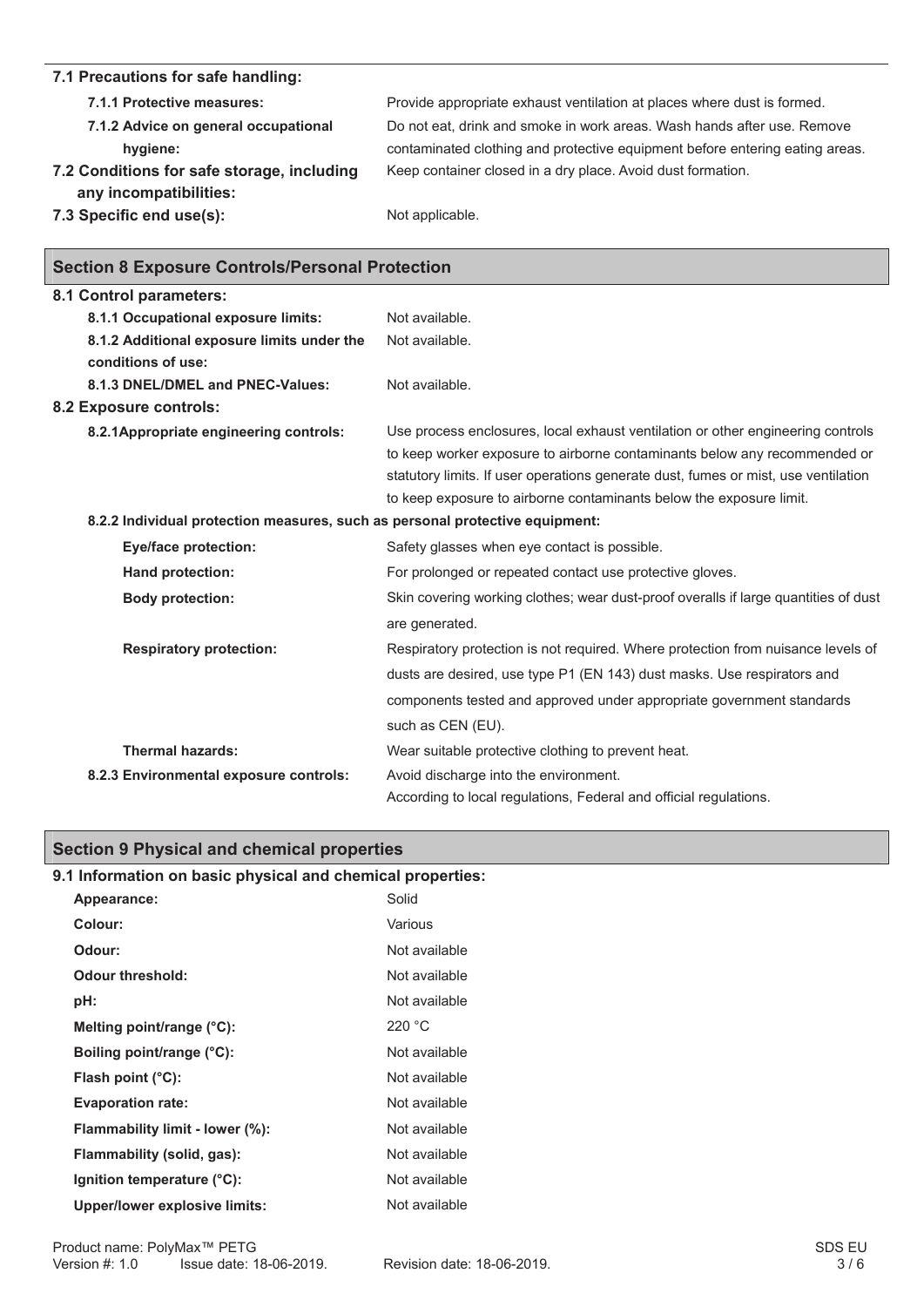| Vapour pressure (20°C):                      | Not available      |
|----------------------------------------------|--------------------|
| <b>Vapour density:</b>                       | Not available      |
| <b>Relative Density:</b>                     | 1.20               |
| Bulk density (kg/m <sup>3</sup> ):           | Not available      |
| Water solubility (g/l):                      | Insoluble in water |
| n-Octanol/Water (log Po/w):                  | Not available      |
| <b>Auto-ignition temperature:</b>            | Not available      |
| <b>Decomposition temperature:</b>            | Not available      |
| Viscosity, dynamic (mPa.s):                  | Not available      |
| <b>Explosive properties:</b>                 | Not available      |
| <b>Oxidising properties:</b>                 | Not available      |
| <b>Molecular Formula:</b>                    | Not available      |
| <b>Molecular Weight:</b>                     | Not available      |
| 9.2. Other information:                      |                    |
| Fat solubility (solvent-oil to be specified) | Not available      |
| etc:                                         |                    |
| Surface tension:                             | Not available      |
| Dissociation constant in water(pKa):         | Not available      |
| <b>Oxidation-reduction Potential:</b>        | Not available      |

# **Section 10 Stability and reactivity**

| 10.1 Reactivity:                         | The substance is stable under normal storage and handling conditions.    |  |
|------------------------------------------|--------------------------------------------------------------------------|--|
| 10.2 Chemical stability:                 | Stable at room temperature in closed containers under normal storage and |  |
|                                          | handling conditions.                                                     |  |
| 10.3 Possibility of hazardous reactions: | No dangerous reactions known.                                            |  |
| 10.4 Conditions to avoid:                | Incompatible materials.                                                  |  |
| 10.5 Incompatible materials:             | Strong oxidizing agents                                                  |  |
| 10.6 Hazardous decomposition products:   | Carbon oxide.                                                            |  |

# **Section 11 Toxicological information**

| 11.1 Information on toxicological effects: |  |  |
|--------------------------------------------|--|--|
|                                            |  |  |
| Not available                              |  |  |
| Not available                              |  |  |
| Not available                              |  |  |
| Not classified                             |  |  |
| Not classified                             |  |  |
| Not classified                             |  |  |
| Not classified                             |  |  |
| Not classified                             |  |  |
| Not classified                             |  |  |
| Not classified                             |  |  |
| Not classified                             |  |  |
|                                            |  |  |
|                                            |  |  |

# **Section 12 Ecological information**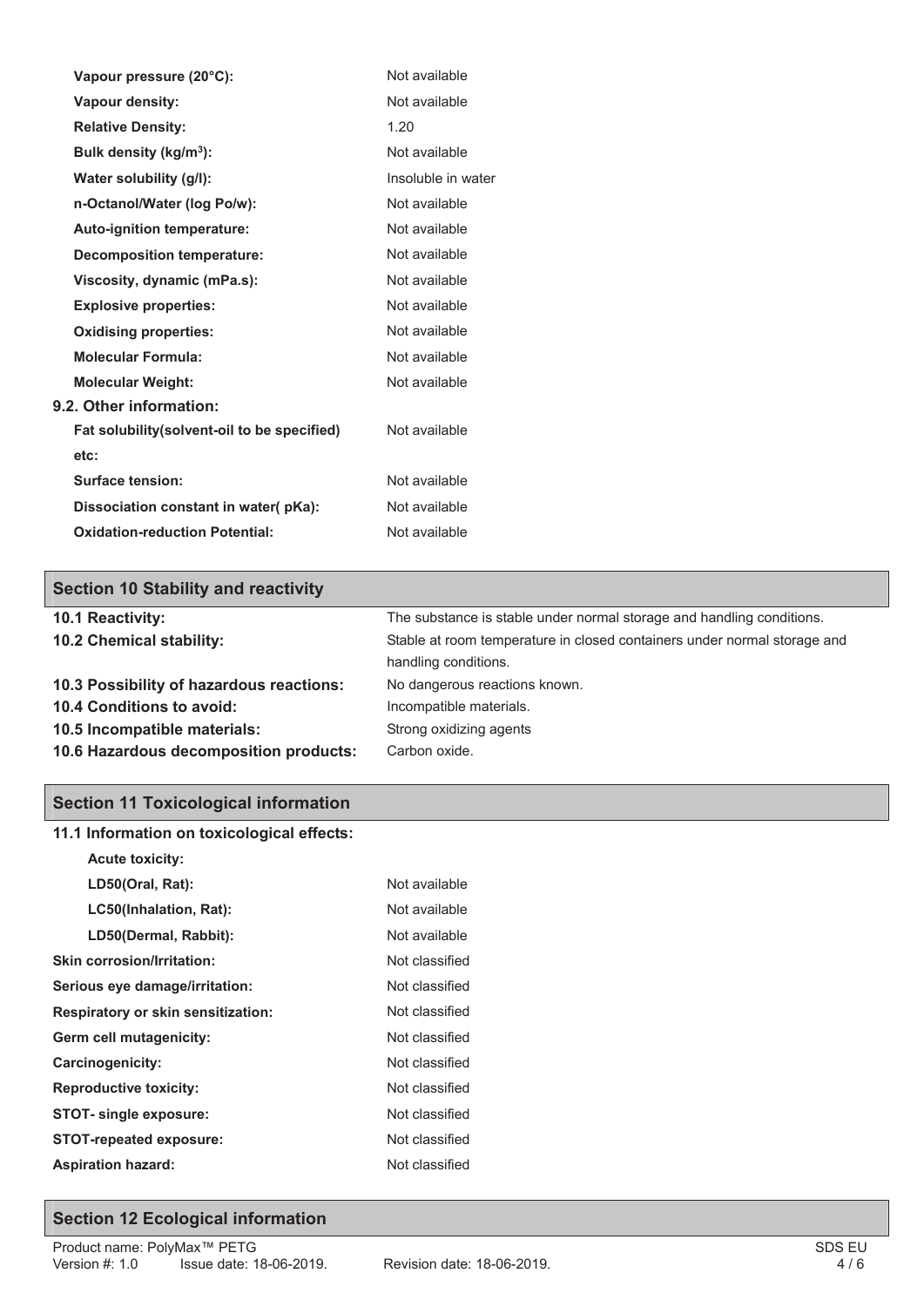#### **12.1Toxicity:**

| Acute (short-term) toxicity:             |                |
|------------------------------------------|----------------|
| LC50(96h, Fish):                         | Not available  |
| LC50(48h, Crustacea):                    | Not available  |
| EC50(72h, Algae/aquatic plants):         | Not available  |
| Chronic (long-term) toxicity:            |                |
| <b>NOEC(Fish):</b>                       | Not available  |
| NOEC(Crustacea):                         | Not available  |
| EC50(Algae/aquatic plants):              | Not available  |
| 12.2 Persistence and degradability:      | Not available. |
| 12.3 Bioaccumulative potential:          | Not available. |
| 12.4 Mobility in soil:                   | Not available. |
| 12.5 Results of PBT and vPvB assessment: | Not available. |
| 12.6 Other adverse effects:              | Not available. |

| <b>Section 13 Disposal considerations</b> |                                                                                  |
|-------------------------------------------|----------------------------------------------------------------------------------|
| 13.1 Waste treatment methods:             | Any disposal practice must be in compliance with all local and national laws and |
|                                           | regulations. Do not dump into any sewers, on the ground, or into any body of     |
|                                           | water.                                                                           |

| <b>Section 14 Transport information</b>                                  |                 |                         |                 |                 |  |
|--------------------------------------------------------------------------|-----------------|-------------------------|-----------------|-----------------|--|
|                                                                          | Land transport  | <b>Inland waterways</b> | Sea transport   | Air transport   |  |
|                                                                          | (ADR/RID)       | (ADN)                   | (IMDG)          | (ICAO/IATA)     |  |
| UN number                                                                | Not regulated   | Not regulated           | Not regulated   | Not regulated   |  |
| UN Proper shipping name                                                  | Not regulated   | Not regulated           | Not regulated   | Not regulated   |  |
| <b>Transport hazard Class(es)</b>                                        | Not regulated   | Not regulated           | Not regulated   | Not regulated   |  |
| Packing group                                                            | Not regulated   | Not regulated           | Not regulated   | Not regulated   |  |
| <b>Environmental hazards</b>                                             | <b>No</b>       | No.                     | <b>No</b>       | No.             |  |
| Special precautions for user                                             | See section 2.2 | See section 2.2         | See section 2.2 | See section 2.2 |  |
| Transport in bulk according to<br>Annex II of Marpol and the IBC<br>Code | Not regulated   | Not regulated           | Not regulated   | Not regulated   |  |

# **Section 15 Regulatory information**

| 15.1 Safety, health and environmental regulations/legislation specific for the substance or mixture: |                                                                   |  |  |
|------------------------------------------------------------------------------------------------------|-------------------------------------------------------------------|--|--|
| Relevant information regarding authorization:                                                        | Not applicable.                                                   |  |  |
| Relevant information regarding restriction:                                                          | Not applicable.                                                   |  |  |
| <b>Other EU regulations:</b>                                                                         | Employment restrictions concerning young person must be observed. |  |  |
|                                                                                                      | For use only by technically qualified individuals.                |  |  |
| <b>Other National regulations:</b>                                                                   | Not applicable                                                    |  |  |
| 15.2 Chemical safety assessment                                                                      | X<br><b>YES</b><br><b>NO</b>                                      |  |  |